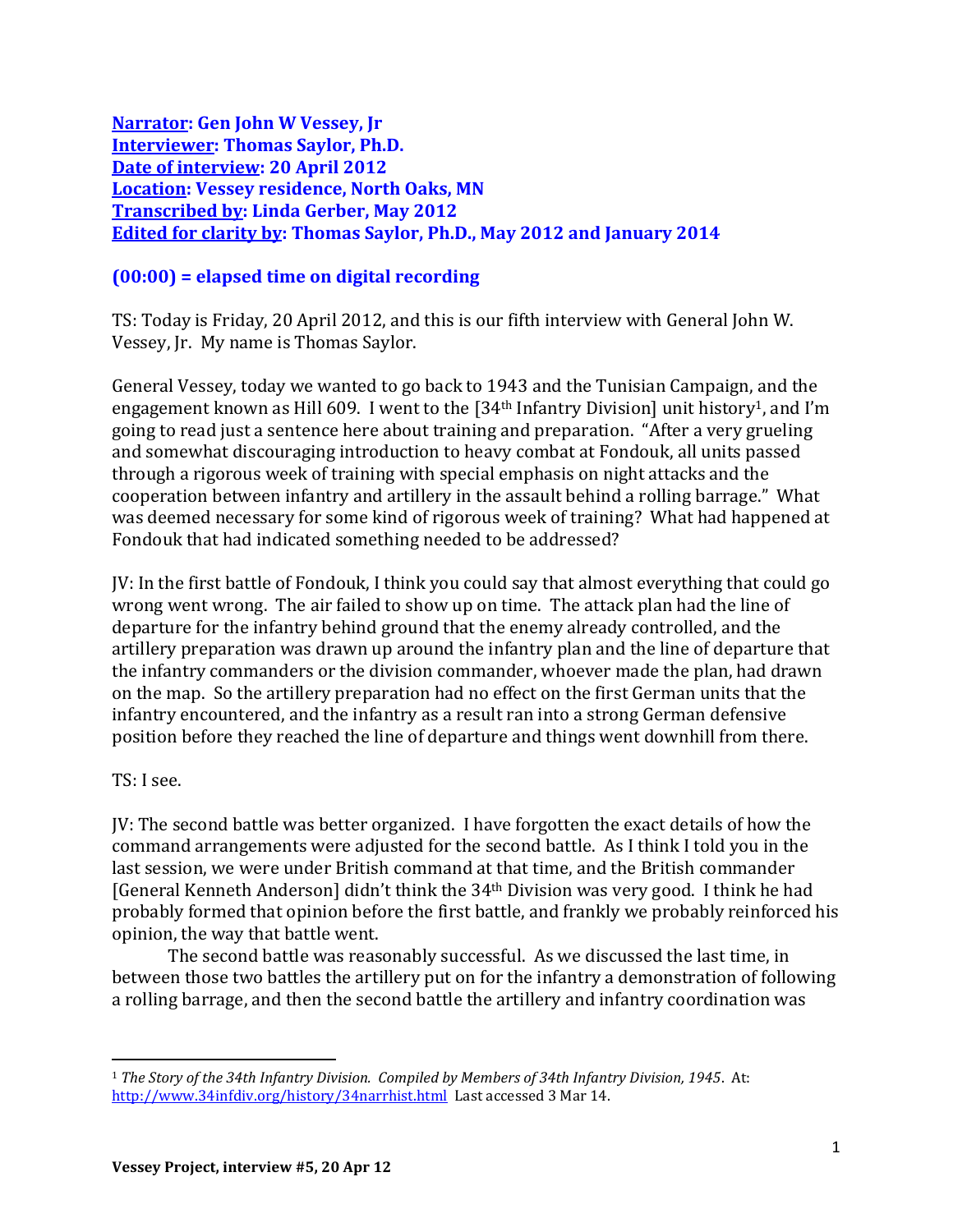better, but still not as good as it could have been. At first, as I mentioned the last time we talked, the rolling barrage was something that needed to be thrown out.

TS: Yes. I wanted to go into that a little more, because it was a tactic that was developed during World War I and was effective. Why was it no longer effective from your perspective as an artilleryman?

JV: World War I was really a battle of lines, that is, with each side having intricately constructed trench systems as close to the enemy as they reasonably could be. The term "no man's land" came from World War I, and it was the land between the two trench systems. Attacks had limited objectives, because you had to get through the first line of enemy trenches. The land between the two lines was patrolled by both sides and each side tried to establish outposts beyond the main line of trenches to sort of creep up on the enemy. The rolling barrage… when the infantry attacked in World War I they attacked with large numbers covering all of this ground, shoulder to shoulder. It was a throwback to the way wars were fought even much earlier, before gunpowder as a matter of fact.

The principle of mass has always been one of the principles of warfare. That is, you want to assemble as much mass at the point of decision as you can, and more mass than the enemy has. Up through World War I, the principle ingredient in mass was humanity. But World War I, well, even beginning with the Civil War, firepower had begun to replace part of the humanity in mass. In World War I then the machine gun as well as artillery began to do it more. So by World War II, the humanity needed to protect itself from both machine guns and artillery. So you didn't see big lines of infantry – you saw small pockets, with a squad. Infantry squads maneuvered within themselves, with fire teams covering part of the squad as it moved from one objective to another, and with the use of artillery and machine guns and heavy weapons to support that maneuver.

TS: Does that mean that in World War II artillery played a less significant role than smaller things like machine guns or mortars?

JV: No – they had a heavier role. In the first place, the accuracy of artillery improved and it wasn't so much that the accuracy of the weapons improved as it was the way to use the weapons improved. As I think we discussed earlier, the great contribution that principally American artillery made during World War II was the massing of artillery on given targets so that you could literally pulverize a piece of ground. I watched as many as ten battalions firing at the same time on given targets, at various times of war.

TS: As crews became more practiced or proficient they could fire rounds more quickly?

JV: Yes. It's not only the proficiency of the crews, but better weapons and in some cases the weapons made that speed. But generally, through World War II the number of rounds that you could fire in a minute was determined by the size of the weapon. The 105, five rounds a minute was an easy sort of a task, but with the 155 you couldn't fire that fast because, first, you had to swab out the chamber after every round because you didn't want any residue of the last charge in there when you put the next charge in. If you did, you had an explosion. So the bigger the cannon, the fewer rounds per minute you could fire.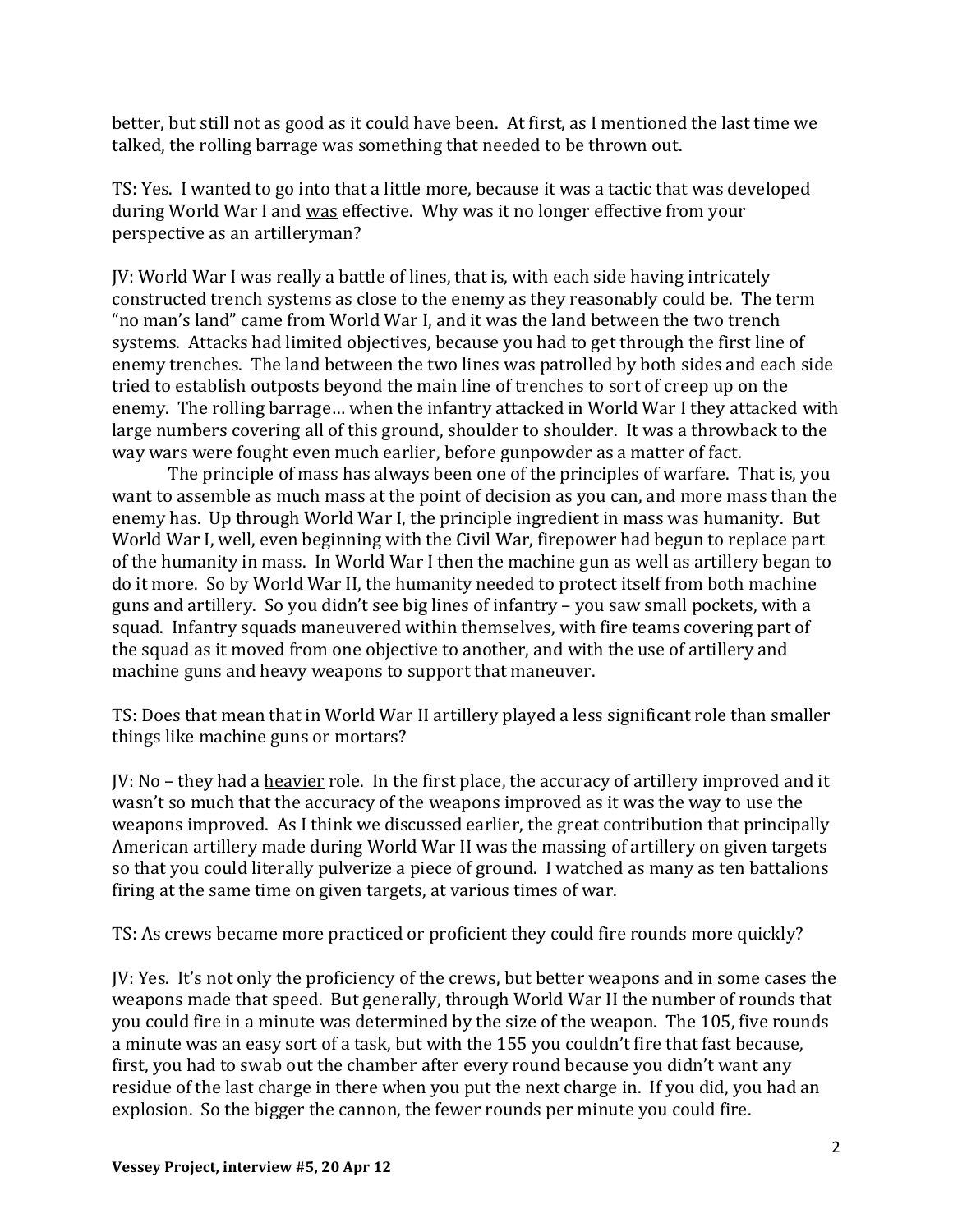TS: How mobile were these guns? I mean some were self-propelled, but many weren't. With 105s or 155s, how easy was it really to move these guns around and put them where they needed to be?

JV: Again, the size determined the ease of movement. The 105 was an easy weapon to move. You could pack it up and be ready to go within minutes. The 155 took a little more time. You had to do a little digging and leveling and so forth to put it in position.

At any rate, back to Fondouk. We trained between the two battles of Fondouk and we trained after the battle of Fondouk. But by that time the II Corps, the American Corps under General Bradley, was given a sector of its own. Still under the British First Army Command, but the whole corps was together and under its own command and there was a little more American cohesion then. We began to get some American logistic support. Eating American rations, for example.

TS: Right. You told me that up to this it had been British [rations] and then the French kitchens.

JV: Yes. The fellow that wrote *An Army at Dawn*, Rick Atkinson; a wonderful book. That really illustrates the conditions in the American Army, not just the 34th Division but the whole United States Army, and coming to grips with going to war in North Africa against a seasoned enemy.

TS: I think the title of the book, "An Army at Dawn," has double meanings, right? And it was a dawn as you've described it. It was almost on the job training in a way.

JV: It was. It was indeed. Every day was a training day.

TS: And yet you talk about the training that had gone on stateside and in Northern Ireland. So it wasn't as if the U.S. forces were going in unprepared. But is it safe to say, summarizing what you've been saying, that you can only know so much until you actually enter into a combat situation, and then you really learn?

JV: Yes. But we have learned since then how to train much better. I think that's one of the great lessons that has been learned from World War II, particularly in Viet Nam and Korea. The improvements in training for the American forces has been superb, and I think we probably do it better than anybody else in the world. Certainly at least during my time, and I hope we don't forget how to do that. We don't want to fail to put the effort into that training, because it's a lifesaver. It's one of those things that permits you to win and win quickly if you're better trained than the enemy that you face.

TS: The enemy you faced in the Hill 609 region the end of April 1943: why was that particular German position significant?

JV: We were back in northern Tunisia by that time. Not far from the coast and on one of the direct roads to Tunis. Clearly the Germans had invested a lot in the defense of Tunisia, and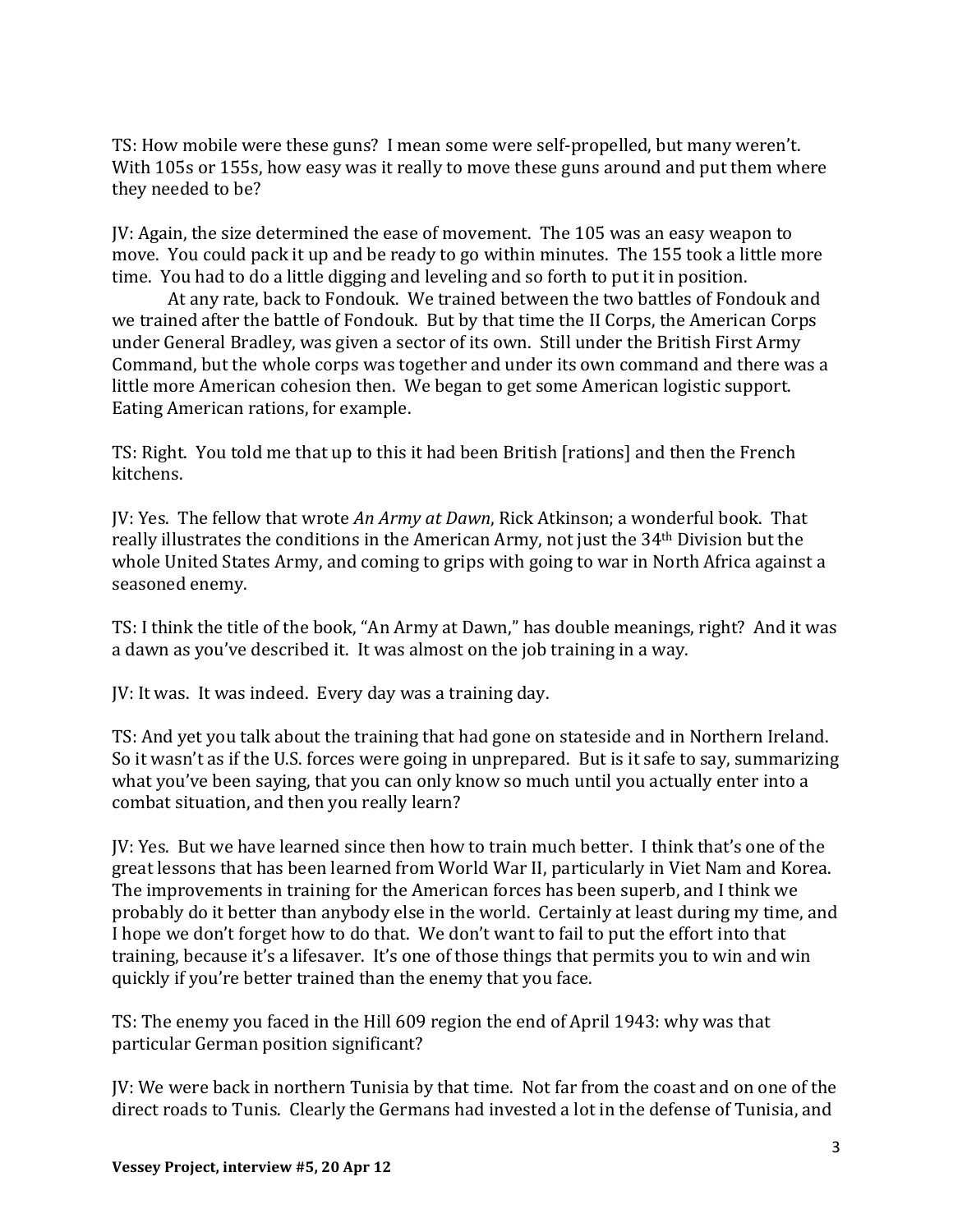I'm sure that one can make a great argument that it was probably a stupid idea on the part of the Germans to spend that much effort to defend a hold in North Africa. It was hard to justify strategically, except that it did help them keep some control of the Mediterranean.

TS: Right. In your position, from your perspective, were you aware at the time of how significant this position was, and what would be entailed from the artillery perspective to dislodge the Germans?

JV: It was just another day in the fight for people at my level at the time, except that it was clear I think to most everybody in the division that we had learned a lot at Sidi Bou Zid and first and second Fondouk and had grown as a division. There was certainly a lot more coherence to the division's effort.

TS: The terrain in this Hill 609, if you describe that for someone who hasn't been there, what was that area like? What did it look like?

JV: As I said, it was closer to the coast than we had been. It didn't appear to be desert-like as much as the terrain in Fondouk and farther south where we had been. 609 was the height in meters. There was a rugged two thousand foot escarpment and it did indeed control the road to Tunis.

TS: Where did you observe this engagement?

JV: The night before the battle for 609, I don't think most of the history accounts that I've read say much about this if anything, but we were issued Atabrine for the first time, which is an anti-malaria drug. And the instructions were to take six Atabrine tablets.

TS: Six?

JV: Six. So we took six Atabrine tablets the night before, and I think that was the instructions for the whole division. It made about half the people very sick. I was moderately sick, but not as sick as many of our people were. We had people lying on the ground vomiting from six Atabrine tablets.

TS: I was going to ask about the number, but that's what the instructions were.

JV: Right, those were the directions. So the infantry, in fact everybody, the infantry, the artillery was at low strength the morning of the attack on 609. As I said, it was a steep hill. The infantry had a tough time just climbing it.

TS: Literally climbing it.

JV: Yes.

TS: And where were you physically?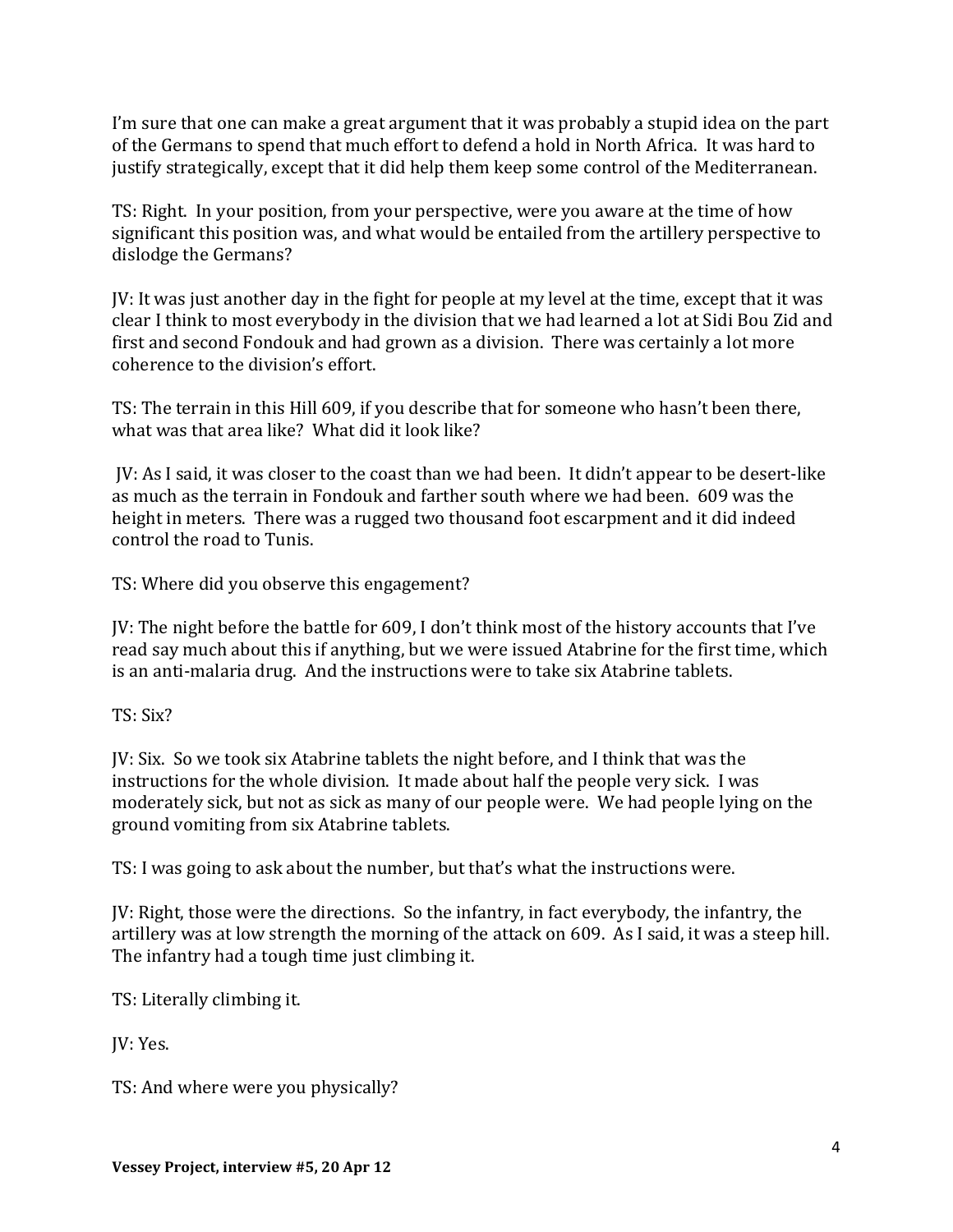JV: We were in a position just to the west of 609. It was one of those places where you could see the infantry fight from the artillery positions.

TS: And from an artillery perspective, what guns were most useful in this particular battle, given the German positions on this hill?

JV: The artillery was very useful. All of them. The artillery preparation was reasonably good, and the artillery contributed much to the fight during the fight for 609.

TS: Did the Germans have artillery as well up on top?

JV: No. Their artillery was to the rear, much as ours were. I don't remember the exact details of the battle, but there were several counterattacks as the infantry gained positions on the hill. Anyway, it was eventually successful.

TS: Right. In this or in other artillery engagements, how much is the risk or the fear of counter battery fire?

JV: That's part of the plan always, to neutralize the enemy's artillery as you know it. As a matter of fact, that "Lessons Learned" that you gave me has Pete Peterson's squib about counterbattery and how the evolution of the duties of the division artillery intelligence officer become the counterbattery officer. Not only counterbattery for artillery, but Peterson's duties evolved into the counter mortar program as well, to neutralize the German mortars. In fact much of the way we go about it today grew out of work that Pete Peterson had done in both counter mortar and counterbattery.<sup>2</sup>

TS: Could or would an artillery unit like your own typically be assigned to do both, to be firing on targets as well as counterbattery fire, or was it one or the other?

JV: You can only shoot at one target at a time with any given cannon obviously, so the attack plan would include plans for countering enemy artillery and mortars as well as…the last thing you'd undertake would be shooting at the infantry positions. But you'd have as part of the plan some fire that would go intermittently on the enemy artillery. When it fired you would shift your fire to the enemy artillery, particularly if it was being effective against your own infantry.

TS: Knowing that each side was engaged in a chess game almost of trying to neutralize the other, was it important to move your own guns and in a sense to stay one step ahead of counterbattery measures?

 $\overline{a}$ 

<sup>2</sup> *Lessons Learned in Combat: November 1942 – September 1944* (Headquarters, 34th Infantry Division, Italy, September 1944). Source: Charles L Bolte papers, Box 6, U.S. Army Military History Institute Library, Carlisle Barracks, PA. At [http://www.34infdiv.org/history/34div/LessonsLearned.pdf.](http://www.34infdiv.org/history/34div/LessonsLearned.pdf) Accessed 10 Jan 2014.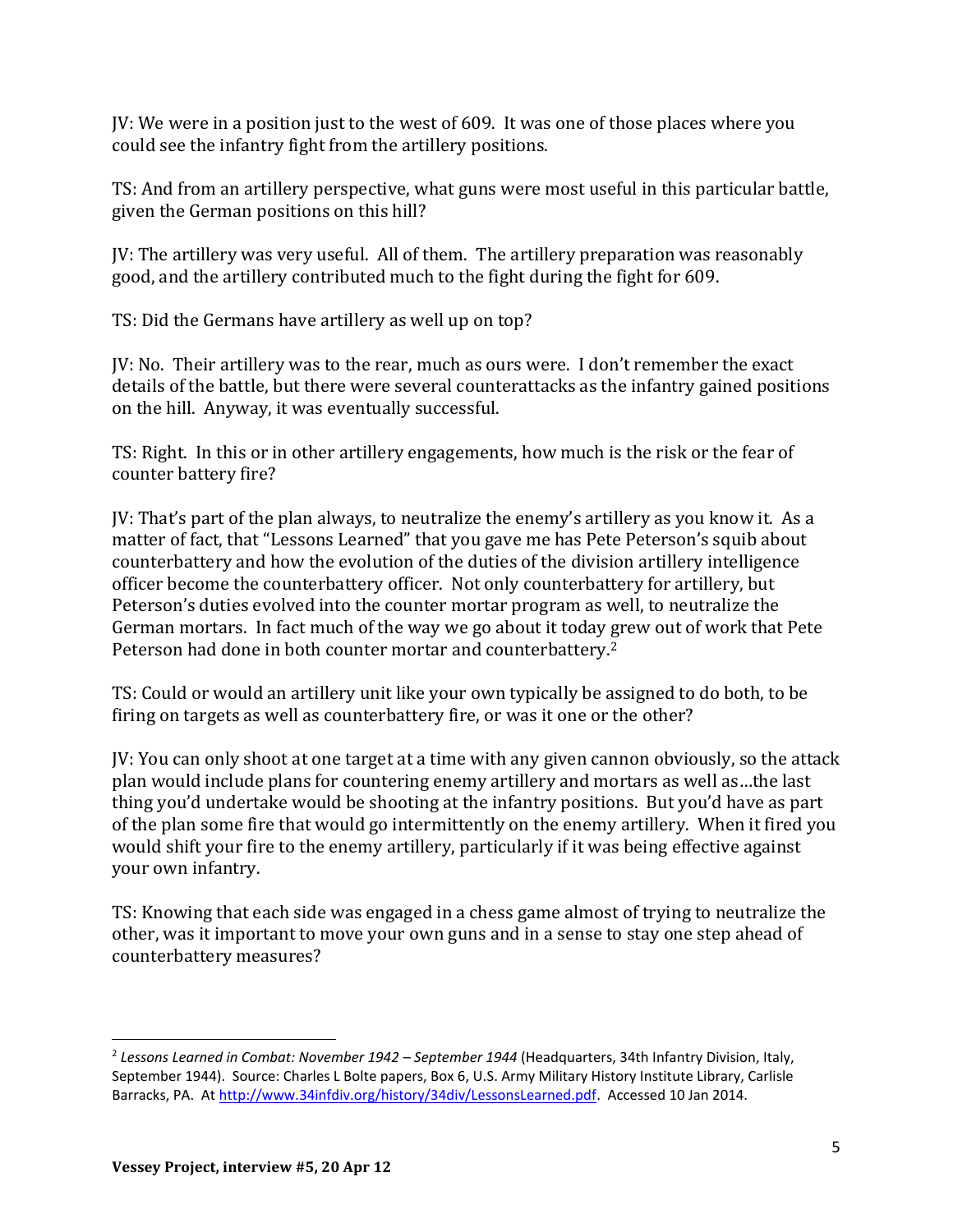JV: Yes, perhaps. But once the battle started you didn't want to move your artillery when the battle's underway, because you want the fire available to help the infantry. So it's choosing a position beforehand from which you can cover the targets that you need to cover. Generally, you move the light artillery forward, as far forward as you can reasonably be safe before the battle starts, and then you shift fire by moving where the cannonballs go.

TS: Okay. As opposed to moving the weapon itself.

JV: Right.

TS: The [34th Infantry Division] unit history says that, "by May 1 the division had placed four battalions in a circle around the mountain and, supported by a tank company of the 1st Armored Division and by the heaviest artillery fire we could muster, the assault was begun. Using a screen of artillery shells very skillfully, the infantry closed to hand grenade and bayonet range." A screen of artillery shells is not a rolling barrage? Are those separate things?

JV: No, it's not a rolling barrage. It's identifying the targets and taking them under fire.

TS: While the infantry is moving or before they actually depart?

JV: Both.

TS: Okay. So it was part of a plan … not to wait like we did in the early days of World War I artillery, and then infantry attack. They could happen simultaneously.

JV: Right.

TS: The engagement at Hill 609 was successful as you mentioned, and by 1 May the unit history indicates that this battle was concluded or nearly concluded. It was only eleven days later, on 12 May, that the entire German and Italian forces in Tunisia surrendered unconditionally and the Tunisian Campaign was won. Was Hill 609 correctly perceived at the time as really the last significant action to happen before the Germans could be pushed out?

JV: It was the last big well defended position that the Germans held. From then on it flattened out toward the coast and our forces were able to move quite rapidly and the German defenses were less organized. Not well organized from then on.

TS: As American units moved forward rather quickly the way you're describing this, were prisoners taken?

JV: Many. Yes.

TS: Did you witness this, or was this something that happened forward?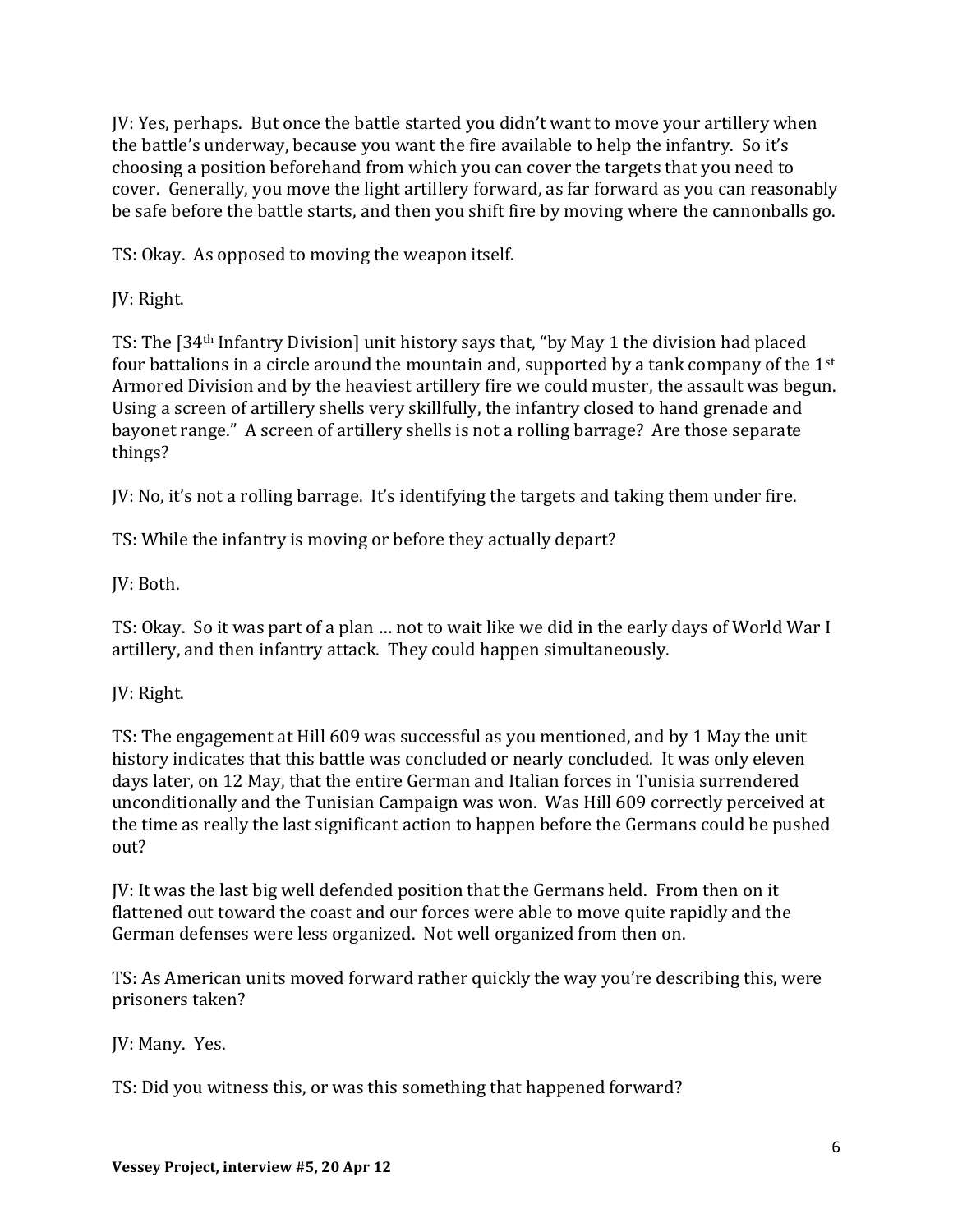JV: They were marched to the rear once they were captured. From 609 on we had large strings of German prisoners being marched to the rear through the artillery positions.

TS: What did you make of these Germans? I mean, this is the first time you've had them that close to you.

JV: They were defeated enemy prisoners going to the rear. I must say that in those days that part of the German Army looked well fed, and the uniforms were in good shape.

TS: What kind of treatment did you observe German POWs receiving from their captors?

JV: According to the Articles of War at that time. They were disarmed and marched to the rear, and provided medical care and treated humanely.

TS: So you didn't witness any maltreatment of German POWs at that point?

JV: No. In fact many of those prisoners came to the Upper Midwest. And were in prison camps in Minnesota and Iowa.

TS: They were, yes. Particularly those captured early on like that, yes.

At the end of the Tunisian Campaign, it's May [1943]. It's been four, five months that you've been in North Africa now. If we consider that period of time, in what ways do you feel you matured as a soldier or as a man since you arrived in North Africa all those months ago?

JV: I think as we discussed last time, there was a lot more cohesion in the unit. We knew each other as individuals better and knew the capabilities, weaknesses of individual comrades and soldiers, and we were generally a lot more competent than we were when we marched from Oran into Tunisia. Certainly as for me I knew my job better and certainly did it with a lot more confidence than I had at the beginning. I knew the other NCOs in the battery much better, knew which ones needed more supervision than the others and tried to provide it. Fortunately we had a wonderful commander, Lloyd Reiser. I think we discussed him before. Captain Reiser was a top notch commander. I had much more respect for him, and had begun to know the officers on the staff. Watched people like Peterson and Buck Smith, Captain Woodrow M. Smith, who was one of the others who wrote "Lessons Learned." Our chaplain, Holy Joe Walker …

TS: Of course that was his nickname. *(chuckles)* Did you call him that?

JV: Not to his face. *(chuckles)*

TS: Okay. Good man?

JV: He was a great man. He was a big man, physically big. Tall, athletic. Episcopal priest. Had been a missionary to the Inuit in the Hudson Bay area before World War II. One of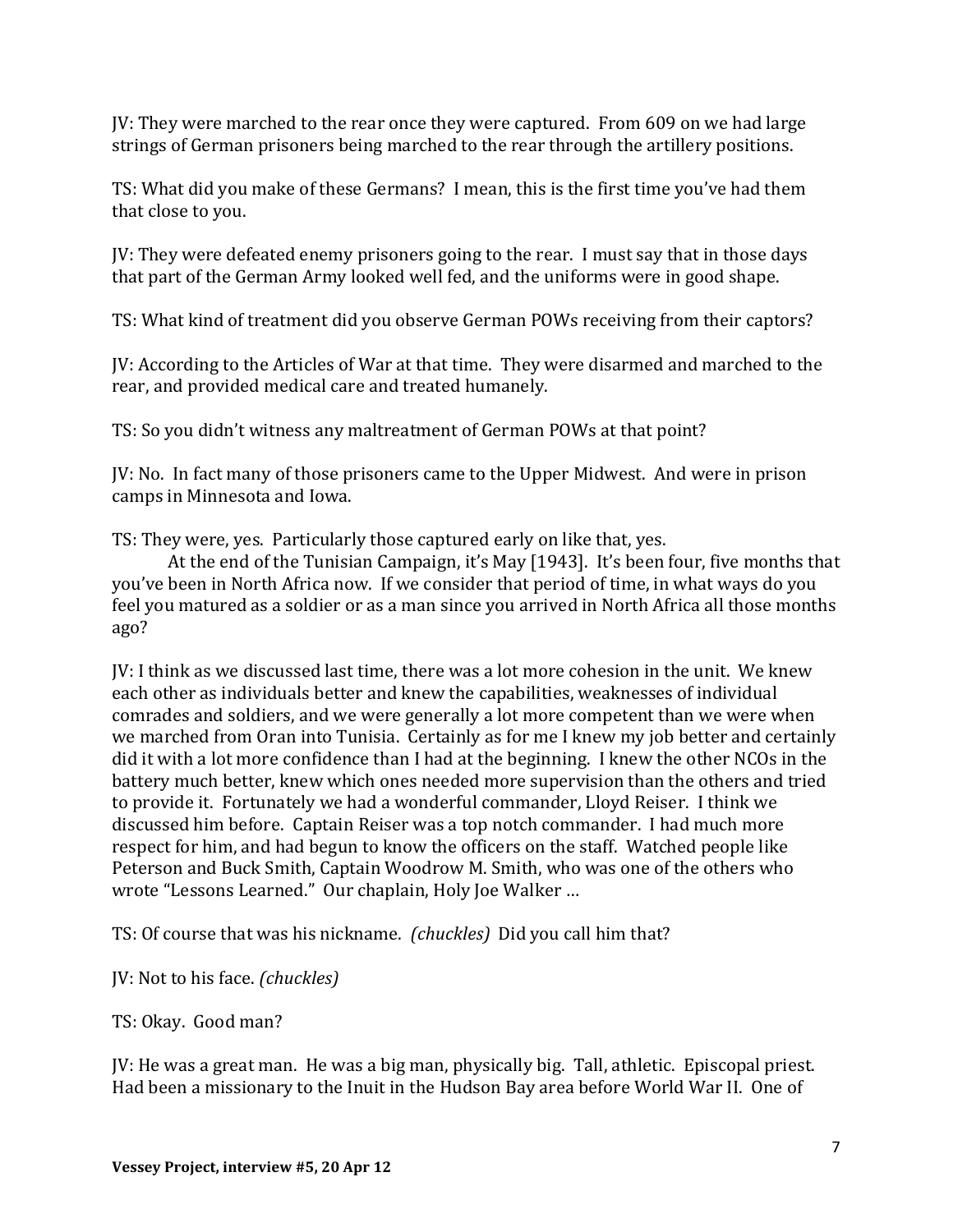these guys that would shout, "This is the day the Lord has made." *(chuckles)* He could get a smile on a soldier's face no matter what the conditions were.

TS: That's important.

JV: Yes.

TS: How often were you able to attend any kind of religious services in the field?

JV: Holy Joe Walker had – for those of us who were not Roman Catholic or Jewish – services every week, and so did our Catholic chaplain. He had religious services every week, and usually on Sunday. Sometimes they were interrupted by enemy artillery fire or something like that.

TS: Did you have a Jewish chaplain too?

JV: We did not. We did not. But there were Jewish chaplains in the division who traveled around and provided that. The Jewish population in the division was, I'd say, pretty small.

TS: You mentioned some officers there who made an impression on you. What kind of continuity was there among NCOs and also the officers? Same people sticking around?

JV: Yes. Certainly the good ones stayed around. There were some changes in the officer ranks after the Kasserine Pass battle and some more after the first and second Fondouk, but generally the real leaders stayed around. There were some promotions among the officers. The NCOs, we had lost a few to sickness and a couple to battle casualties and so forth. But replacements by and large came from within for the NCOs. During the course of the war, later on during the war in Italy, we got a few people who were already NCOs as replacements, that came from other units.

TS: Who would you say was your best friend in the unit?

JV: I'd say probably Bob Kelsey was my best friend. Bob was from Enderlin, North Dakota. Worked for the railroad. Worked for the Soo Line. He was the chief of the meteorological section. We had been friends through the time in Camp Claiborne and through the Louisiana and Carolina Maneuvers. Bob got married just before we went overseas. Our first sergeant at the time was one of these guys that really believed that if the Army had wanted you to have a wife they would have issued it to you. *(chuckles)* So Bob Kelsey got married while we were at Fort Dix waiting to get on the ship, and we would stuff his bed with pillows at night, because we had head count every night in the barracks, so that Bob had a little bit of a honeymoon. *(chuckles)*

TS: So you covered for him. Why did you and Bob get along so well?

JV: I don't know. We enjoyed each other's company and had a few good laughs together. He had a great sense of humor. And we remained friends until he died.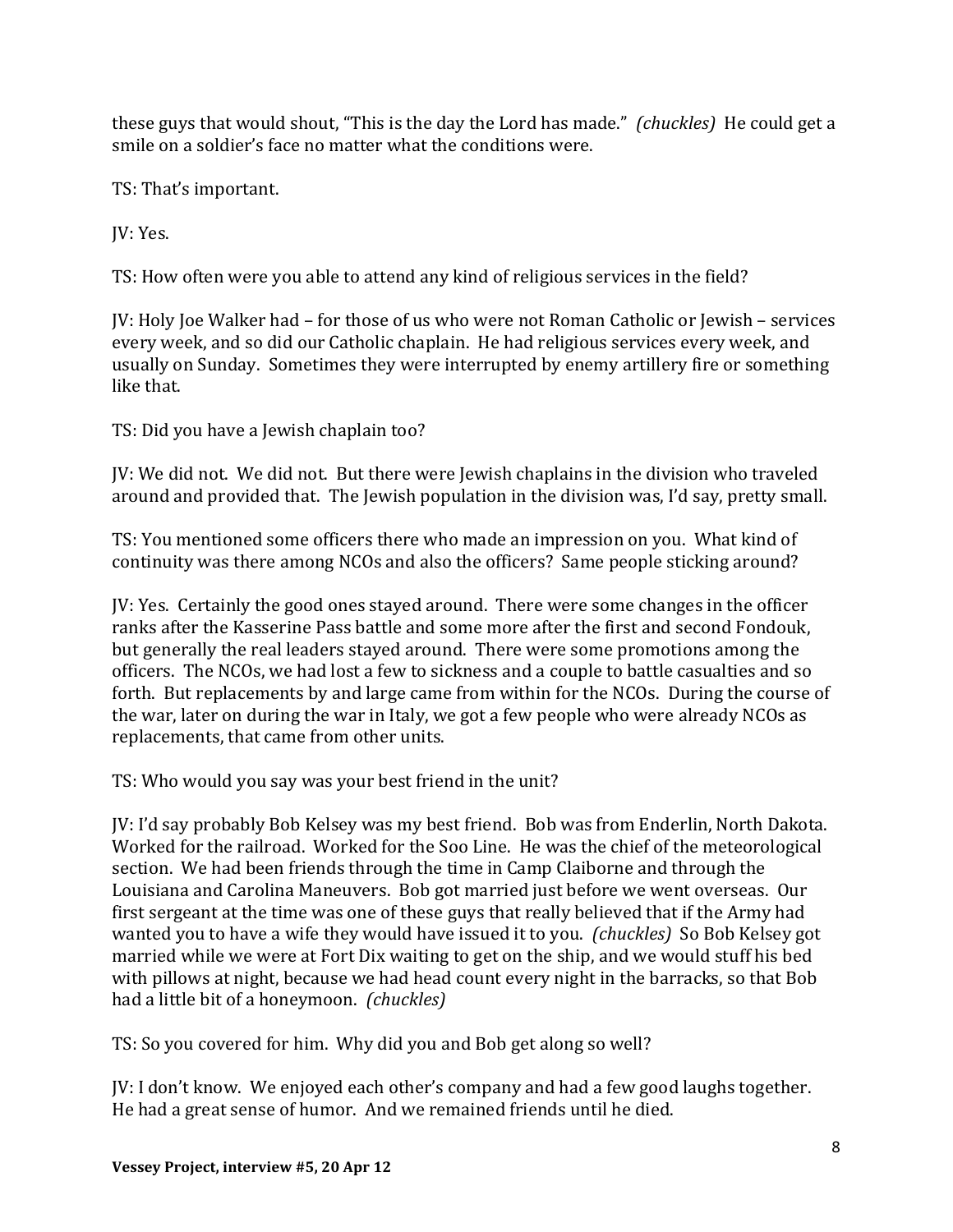TS: So after the war too then.

JV: Yes. He stayed in the Army, became a Regular Army warrant officer. Headed the meteorological training at the artillery school at Fort Sill, Oklahoma for many, many years.

TS: Did you run into him again? Because you passed through Fort Sill.

JV: Oh, yes. We'd find a way to get together. Then Ken Goodell, who was a warrant officer at the time and was our motor officer, he and I got along. He was much older and helped me with my first sergeant's job, a job for which a twenty year old or twenty-one year old was probably not mature enough to handle. But Ken Goodell helped me a lot, and the same with Kenny Goodell – we remained friends until he died. In fact, when we were first married we went to Fort Sill, Oklahoma, and he'd already been stationed there. He and his wife sort of took us under their wing, were mother hens to us.

TS: These aren't just friendships you're describing, they're lifelong friendships, bonds that stayed forever.

JV: Yes.

TS: Thinking about things forever, what's a human or a life lesson that you feel you learned in North Africa?

JV: I think the fundamental lesson was, learn your job and do it well. The fact is that every day for a soldier, in battle every day is a day that you learn something new, and you have to work hard to apply those lessons. The other lesson is, that nobody does it alone. You need to continue to strengthen the team and find ways to build the team to have it work together better. I think that particular lesson, finding ways to keep the morale of the troops up…some people said warfare is hours and hours and days and days of boredom interspersed by moments and days of stark terror.

TS: Is there something to that?

JV: Yes. So keeping the troops with a good outlook on life and understanding that we're going to stick together and get this job done is an important facet for people at all levels, whether you're a high commander or an ordinary soldier at the bottom of the heap.

TS: Right. Everyone reports to somebody.

JV: Yes.

TS: I was reading the "Lessons Learned" article and a number of people writing in there, the officers writing, talk about changes and developments in artillery. I wanted to ask just about how jobs developed or changed for a couple of things. Liaison officers: for a lay person, what does a liaison officer do?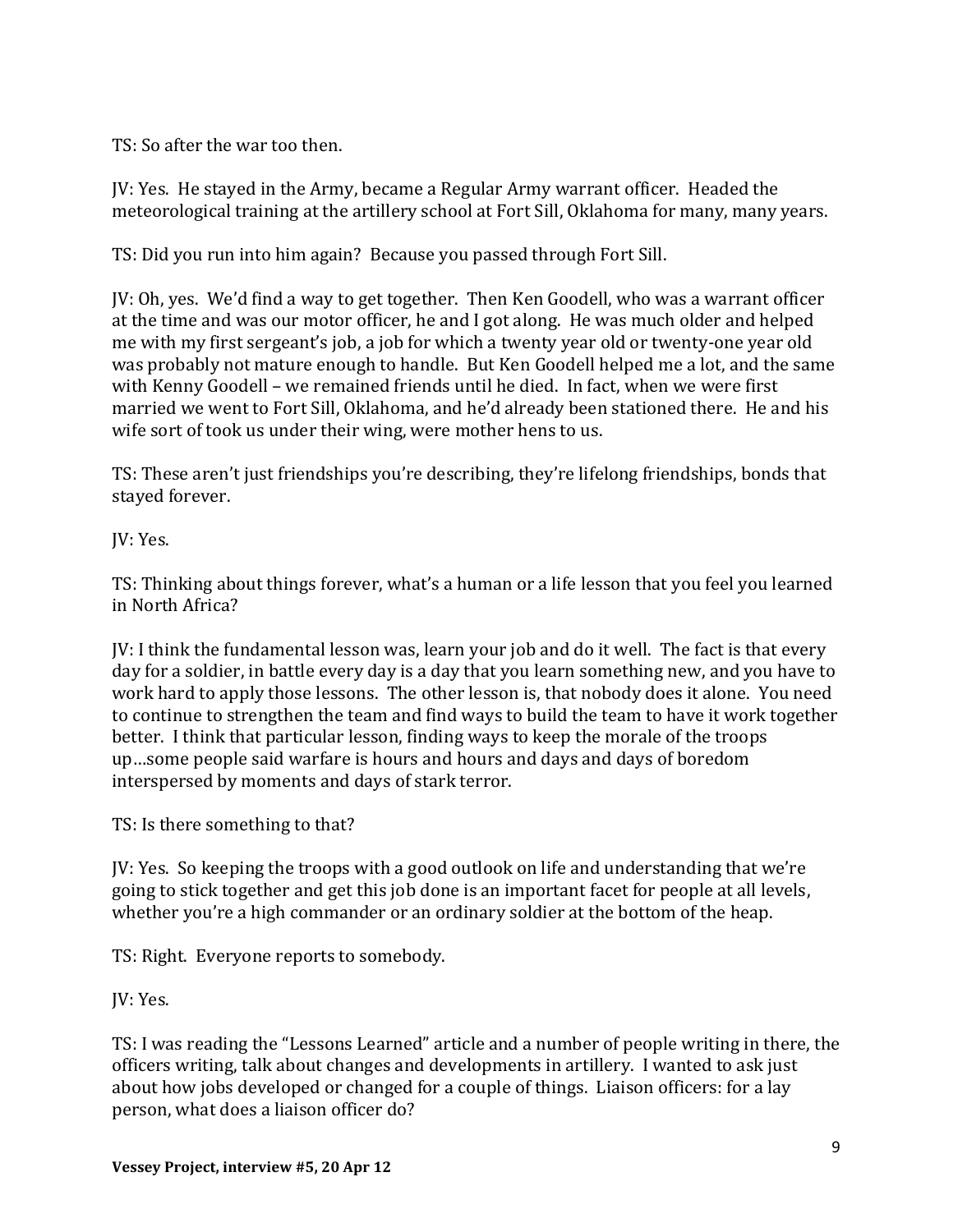JV: The artillery liaison officer generally is the fellow who goes to the supported infantry and provides artillery advice. In particular, in World War II the field artillery battalion sent liaison officers to the infantry battalion commanders and they were the artillery advisors to the infantry battalion commander, usually at his side wherever he was during the battle, and helped him plan the supporting fires for his own attack or for his own defense. They were very important people in the way the United States Army functioned in battle, particularly in World War II.

TS: Did that job change over the course of the war or how it was defined or used?

JV: I think before the war the liaison officers were the guys on the staff who didn't have much to do, but during the war they became sort of crucial to the artillery doing their job correctly. So choosing liaison officers in peacetime, if the job is one where you think it's somebody that doesn't have much to do, you're not looking for the brightest light in the string of lights. But in wartime it turns around, that you want one of your absolutely top notch officers to take on that position.

TS: It sounds like he would need to understand both artillery and infantry in a sense.

JV: Right.

TS: Forward observers. A job that you actually had later in the war. Again, just for a lay person, how would you describe what a forward observer does?

JV: In those days the forward observers were generally low ranking lieutenants, second lieutenants principally, and you provided a forward observer with each infantry company and his duties corresponded to those I described for the liaison officer. He was the infantry company commander's artillery advisor, and actually the fellow who undertook direction of fire to support the infantry company in either its attack or defense. Again, even though he was one of the lower ranking guys in terms of rank itself, was an absolutely key person in the success of the artillery doing its job. I think Buck Smith described him in that "Lessons Learned" business. Because they were low ranking and some of them fresh out of OCS or officer training of some kind, or like me when I got the job originally was freshly commissioned second lieutenant, the judgment factor had plenty of room for improvement. But the infantry company commander, as well as the artillery chain of command and people like Buck Smith, taught a lot of us how to be good forward observers.

TS: How did the position or the responsibilities of a forward observer change over the course of the war?

JV: It became far more important. Originally when we went to war in North Africa, the artillery's idea was that the observation post of the artillery battery would be occupied by the battery commander and that he would address the fire to support the infantry. He would be the principal adjuster of fire to support the infantry. That didn't work, because you need these people that are with the infantry that knows where every man on the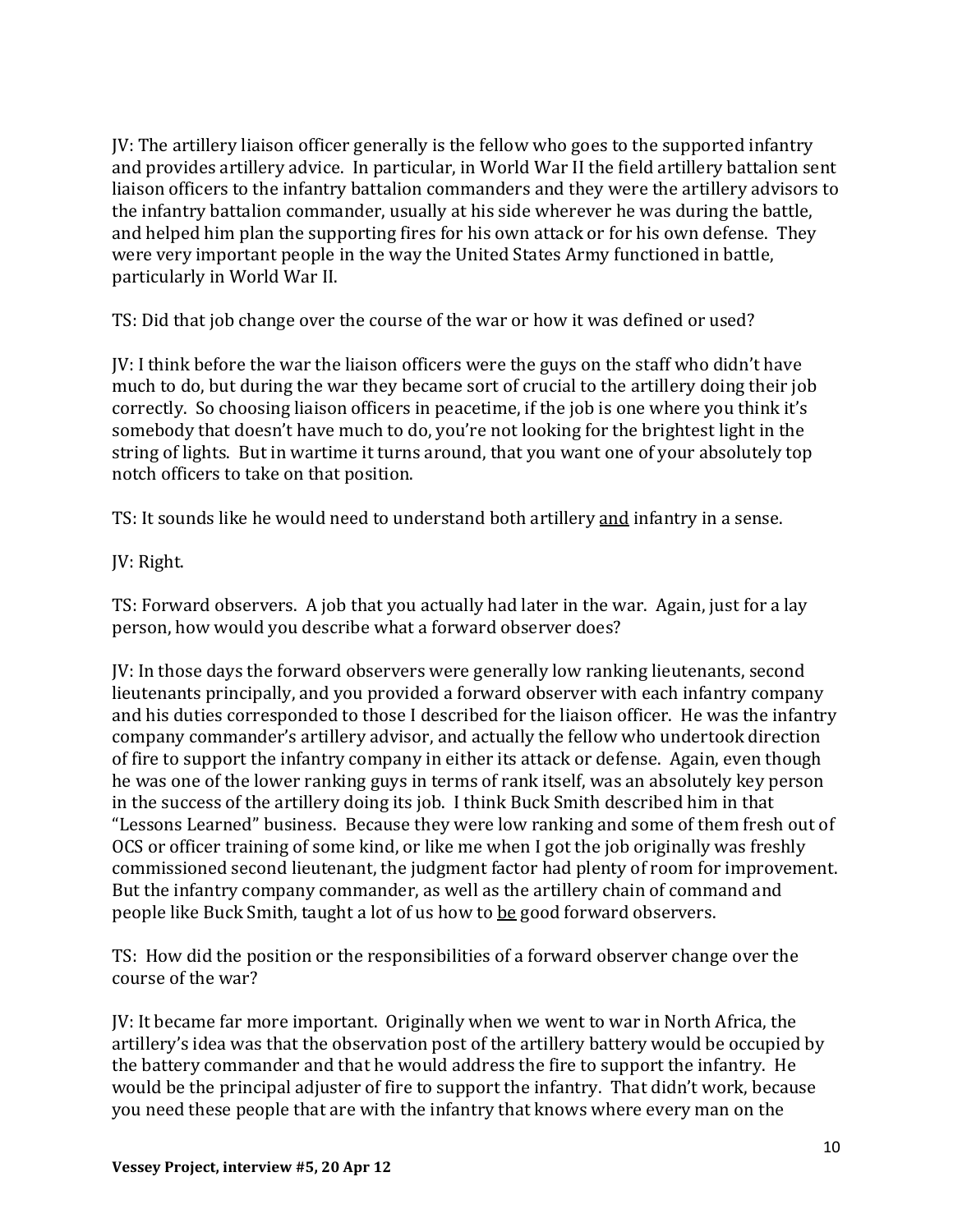ground is, every friendly person on the ground is, and can identify the particular part of the enemy that's obstructing his infantry company, whether it's a platoon or a squad or whatever it is that is obstructing it. So the forward observer and the liaison officer became far more important in terms of putting artillery fire on the battlefield. By the time the war ended you seldom saw an artillery battery commander at an observation post – they were at the battery making sure that the battery was safe and conducting fire in the proper fashion.

TS: So almost a completely different set of responsibilities.

JV: The emphasis of getting artillery fire on the target went to the forward observer and the liaison officer.

TS: In that same document they talk about the importance of reconnaissance. How is reconnaissance tied in with those first two jobs, liaison officer and forward observer, and how did it change over time?

JV: What Buck Smith was speaking about [in "Lessons Learned"] in terms of reconnaissance is being prepared to move the artillery firing pieces, the batteries, forward into position. The terrain the division fought in, principally desert in North Africa and then mountainous in Italy, either one of which provide fewer and fewer made to order artillery positions. If you've got a nice flat farm field you could deploy the artillery battery easily, but if you've got steep terrain and no roads …

TS: Right. So there's the ideal picture book where you would wish for flat open and maybe protected by some hills in front of you, but how often do you have that?

JV: Right.

TS: That document finally talks about the developments in infantry artillery teamwork. You've been talking about this ongoing here. By the end of the war in 1945, how much better were we at that as a military force than we had been at the beginning?

JV: I can't speak for the whole Army, but I can certainly speak for the 34th Division. By the end of the war we were superb at it. We knew how to do it and it was done almost automatically. What you had to do is make sure that new replacements and so forth, particularly among the infantrymen where the casualty rate was of course a lot higher than it was among the field artillery, that new officers who came into the infantry understood the importance and understood how we did it and so forth. But generally the division as a whole knew it very well.

TS: You mentioned about integrating replacements. Did that get easier too over time, bringing new people up to speed?

JV: We knew more about how to do it by the time the war ended, but it was never easy and it meant that every day was a training day.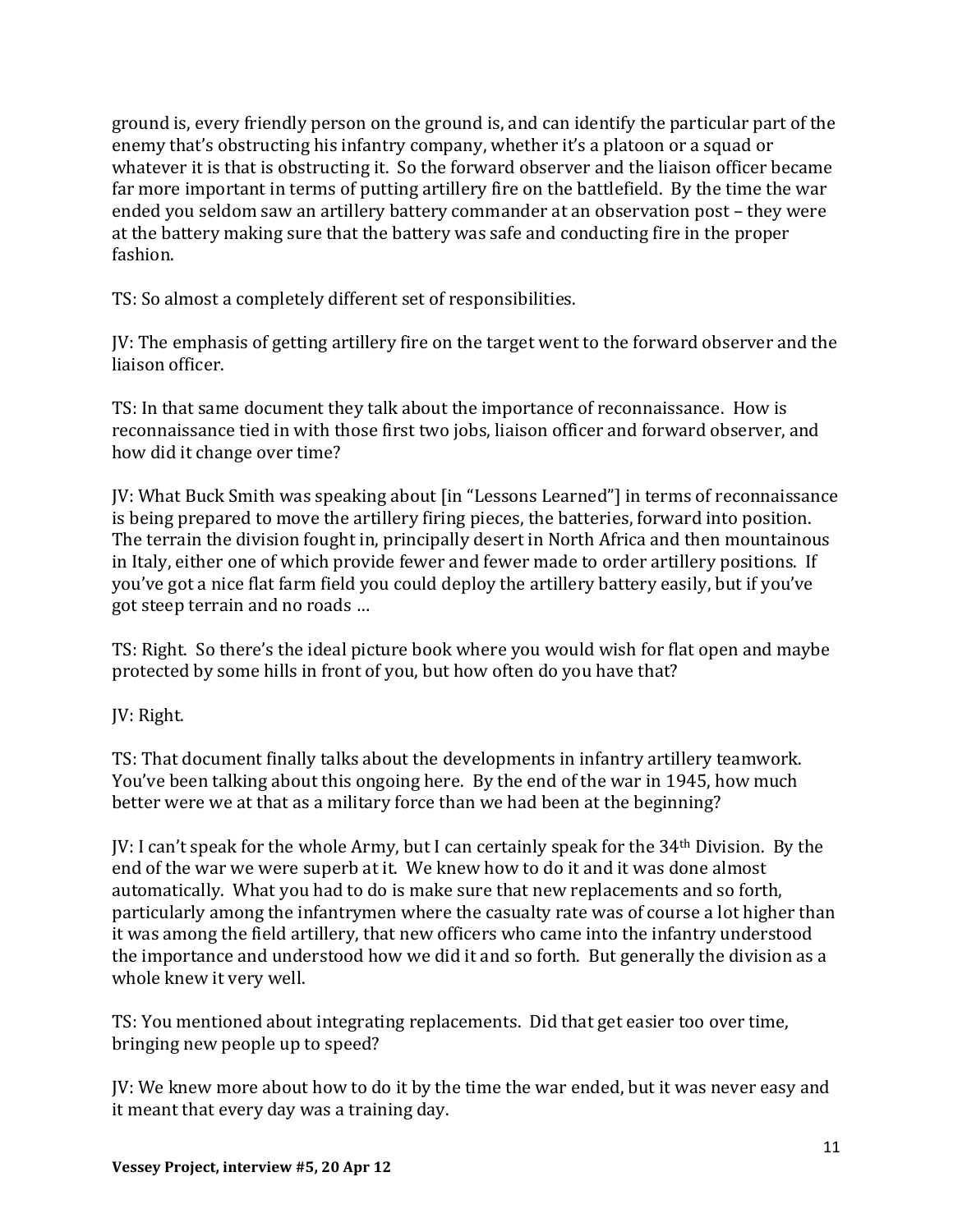TS: What made the integration of new people a challenge? Because in a sense if we're getting better at training, one argument could go if they're well trained, why can't they be integrated very easily?

JV: I think the general training that they got before they came overseas improved as the war went along. The replacements during the latter part of the war were probably better trained than the replacements that we got during the first part of the war. On the other hand, every outfit, even though the Army itself has a general doctrine, practices, techniques and procedures that are common enough that ought to be transparent from one unit to the other, there's still a difference from unit to unit. That is, you command A battery; I command B battery. We're going to do it a little differently or emphasize one thing or another.

TS: Even though we've both read the regulations.

JV: Yes. If you come in as a replacement in my outfit, we're going to get you to do it the way we think is the best way to do it. So that has to be undertaken. Then the other thing is that the new replacements, there's a certain apprehension about arriving as a replacement in an outfit that's a veteran outfit in a campaign. I could tell you stories from now until tomorrow morning about replacements and dealing with them.

TS: Tell one of those.

 $\overline{a}$ 

JV: *(chuckles)* This is somewhat later in the war. We were at the Anzio Beachhead<sup>3</sup> and got some new replacements in. This one young fellow looked like…he had to have lied about his age to get into the Army, because he looked like he was about thirteen or fourteen years old. I was giving the replacements the standard orientation that I had developed to give new replacements. I dismissed them to go to their sections, and he turned around and somehow he had in big high letters on his field jacket, on the back of his field jacket, I think it was New Hope, Pennsylvania High School, class of 1943 or '44 or whatever it was. *(chuckles)* So I called him over. I said, "You need to get a new jacket. Take that to the supply sergeant and turn it in and get a new one."

Then I got to thinking about it for some reason or other. We got a requirement to send a soldier to the Red Cross in the city of Nettuno<sup>4</sup>. The Red Cross had a donut kitchen there, and they made donuts. They particularly took them to the hospitals, but occasionally they'd bring them around to the units. The Red Cross needed a soldier to help with the donut kitchen. So I thought this kid ought to go help the Red Cross in the donut kitchen. He doesn't look mature enough to be this far forward or to do whatever it is that we have to do. So I sent him to the Red Cross. Went back and checked on him a couple of times and always got a big package of donuts to bring back to the unit. The Germans had a couple of

<sup>3</sup> Anzio is a coastal town located 35 miles south of Rome. Allied forces staged an amphibious landing here in January 1944.

<sup>4</sup> Coastal town, located two miles south of Anzio.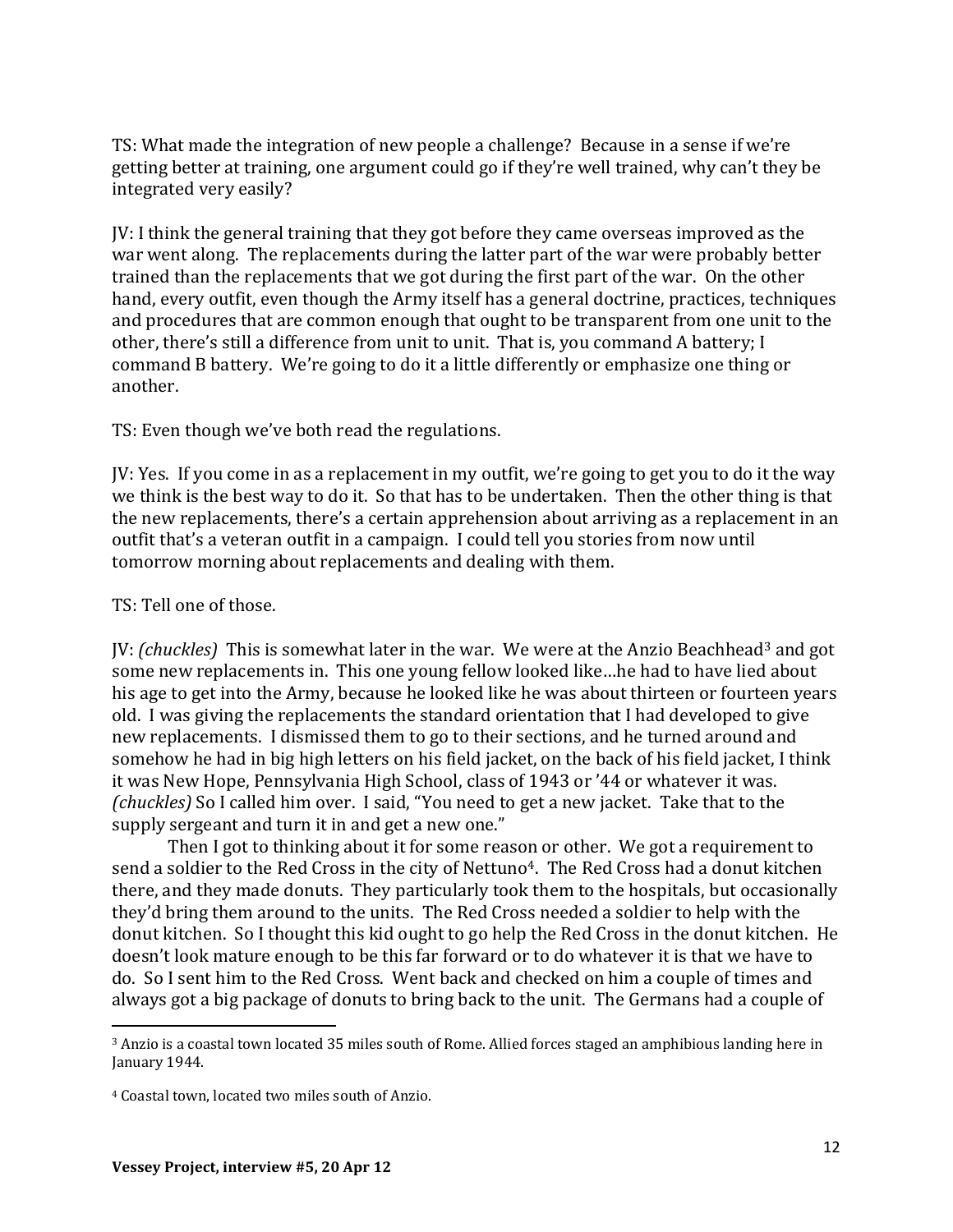big railroad guns, 280 millimeter railroad guns<sup>5</sup>, long range guns that they had up in the Alban Hills. They were appropriately named Anzio Annie, and these things would usually fire at night because they were kept in railroad tunnels and rolled out. Anyway, fired a big shell.

TS: By the way you were describing the shells of the 105s and 155s I can only imagine how big the shells were.

JV: The 280 [shell] was [560] pounds. It was the size of a medium aircraft bomb. The donut machine got hit directly with a 280. Fortunately it was a dud, it did not explode. But it hit the machine while our boy was there and he got well cut up with aluminum fragments from the donut machine and burned with some of the oil, hot oil that was in the donut machine. So in attempting to save this young man I had him become a casualty. I went to see him a couple of times in the hospital. In fact when I got commissioned he'd been finally evacuated to the general hospital in Naples. When I got commissioned I had the opportunity to go see him again. He never did come back to our outfit, but he did go back to duty someplace.

TS: So you saw young kids from time to time. Were you just getting older or were they actually getting younger?

JV: He just looked younger. He was actually a high school graduate. Just looked young.

TS: As you're getting ready to go to Italy, what had you learned about the importance of good communication?

JV: That's the key to it, I've often said. Nicholas Murray Butler<sup>6</sup> gave a lecture at Vassar [College], probably before World War I. I don't think he had this title for the lecture at the time, but it's been reprinted many times and it's called "Butler's Five Evidences of an Education." His first evidence was mastery of the mother tongue. I've often said I've seen more things screwed up on the battlefield and in the Pentagon because of imprecise, inaccurate use of the English language than for any other reason, I think. It doesn't mean necessarily that having good English will solve all those problems, but getting the point across will help solve those problems.

TS: The [34th Infantry Division] unit history tells us that "the fighting in Tunisia did come to an end on 13 May 1943. Almost at once preparations were begun for the conquest of Sicily, and the 34th Division received the vital if not very exciting job of helping the invading troops to make a smooth departure from Africa. The 34th Division were the housekeepers for Sicily," the unit history says. "Several provisional truck companies were organized using vehicles, drivers and mechanics from the field artillery battalions of the division who,

 $\overline{a}$ 

<sup>5</sup> German 280 mm gun, on a railway car mount and with a range of 40 miles. Manufactured by the Krupp firm and used throughout the war.

<sup>6</sup> Nicholas Murray Butler (1862-1947); American philosopher, diplomat, and educator.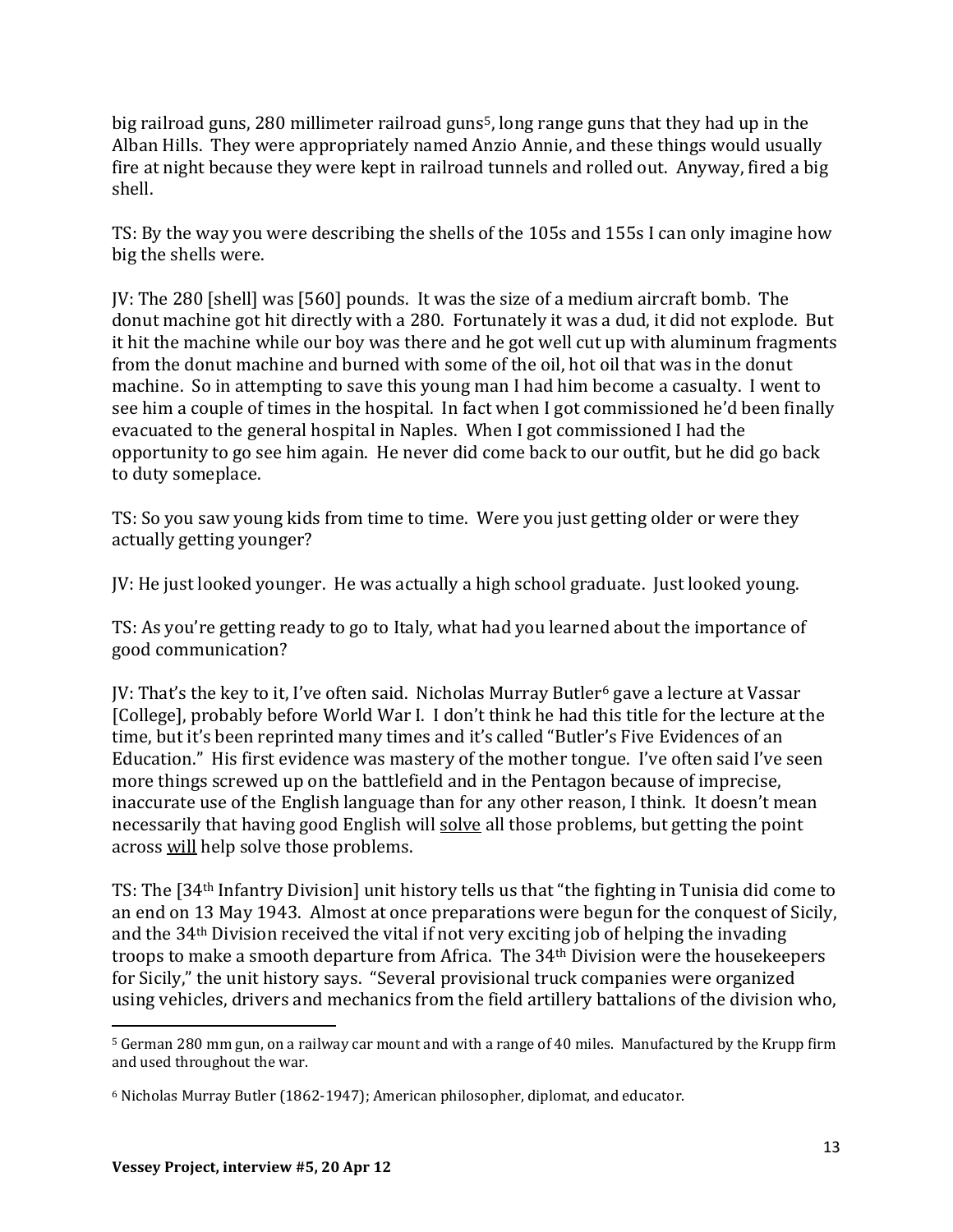day in and day out, hauled gasoline to the airfields in an effort to slake the first of the bombers paving the way for the landings." As this fighting comes to an end were you part of what I just described there, or were you in the hospital by this time?

JV: Finally we wound up around Bizerte7. We had a victory parade. I've forgotten if [Gen Dwight D.] Eisenhower was there or not. I've forgotten who else was there. But there were a number of distinguished people at the victory parade. Then we moved to just outside Bizerte. We were in a bivouac area there.

Then the Germans sent some bombers over. Several nights. One night I got nicked by a bomb fragment and was sent to the hospital. It wasn't much more than a band aid wound, but it was enough to be evacuated from the aid station to the evacuation hospital. The doctors that examined me there discovered a pilonidal cyst and insisted that that needed to be repaired before I went back to my outfit. The surgery on the pilonidal cyst was a lot greater medical problem than fixing the minor bone chip and flesh that had been cut off by the bomb fragment. So I spent the whole summer of '43 in hospitals or the convalescent camp. So I had no part in what the division did that summer.

TS: This being bombed you mentioned for a couple nights, you had been under attack like that previously, right?

JV: Oh, yes.

TS: Was this any greater in intensity or more frightening in any way than these previous ones?

JV: This was just an annoyance.

TS: Does one get used to that kind of aerial bombardment?

JV: If you're the target *(chuckles)* it's not something…there's getting used to it. But if you have shelter and you can take shelter, it's okay. It's something that's going to happen. As I said earlier, in the first part of the Tunisian Campaign, particularly at the times of the battles at Sidi Bou Zid and Fondouk, air superiority over the battlefield had not been accomplished by the Americans and we were bombed a number of times. But this, later on, these were night bombers. I think they were Messerschmitt 110s<sup>8</sup>.

TS: Twin engine planes.

JV: Yes. And they didn't have a lot of bombs. The night I got hit we had been playing cribbage in the back end of a truck, as a matter of fact, when the bombers came over.

 $\overline{a}$ <sup>7</sup> Coastal city in far northern Tunisia, forty miles north of Tunis.

<sup>8</sup> Messerschmitt Bf 110: a German twin-engine heavy fighter, introduced in 1937 and used throughout the war.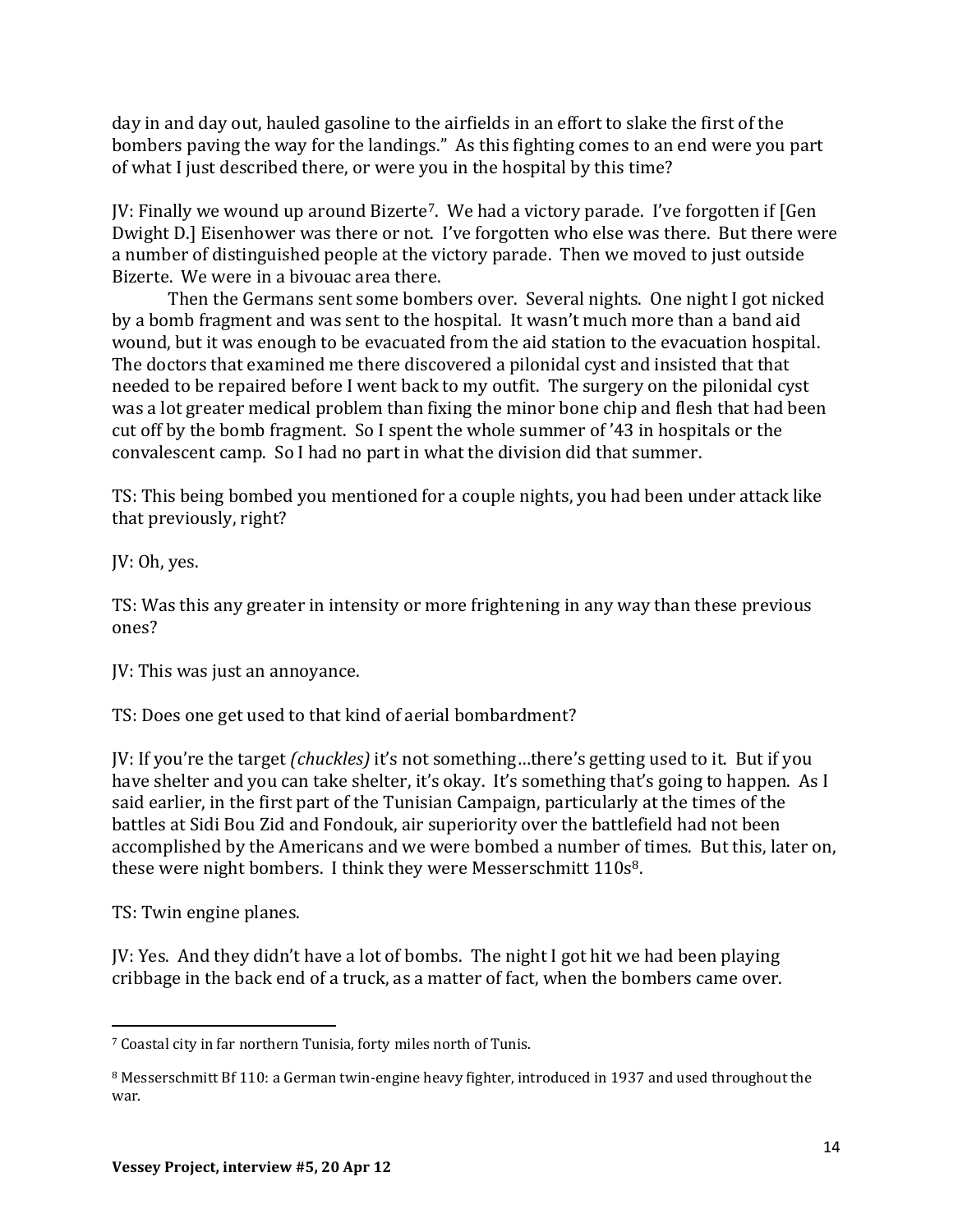Jumped out to get into shelter trenches. On the way from the cribbage game to the foxhole I got hit with the bomb fragment.

TS: What was the feeling when that actually hit you? How did you react to that?

JV: I was annoyed. *(chuckles)* I mean the war in Tunisia was over. There was no time to…

TS: That's right, it was. Was there the sense that…I mean trying to internalize this…was there the sense that wow, that was really close; it could have been worse. Or was it the sense of oh, geez, now.

JV: Yes. You could say it could have been worse. We had people that were hurt a lot worse than I was. But it happened.

TS: Yes. And you end up laid up in hospitals, as you mentioned, in both Tunisia and Algeria, right?

JV: Yes.

TS: And it wasn't just an overnight stay, was it?

JV: No. I spent the whole summer in the hospital.

TS: To pick up on what you said a moment ago, was that really recovering from the cyst operation much more so than the flesh wound?

JV: Yes. Recovering from the cyst operation. I could have gone back to duty within a few days from the bomb fragment, or at least a week.

TS: So talk about this summer. You're killing time in a hospital. How did you pass the time that summer? Suddenly you're away from the people that you know and the unit that you're in.

JV: You hope that somebody from the unit will come and bring your mail and say hello and tell you what's going on and perhaps trade the paperback books that you have for some new ones that you hadn't read before.

But as summer went on I was eventually evacuated to this convalescent camp outside Algiers, which was on the beach, on the Mediterranean. We were living in houses that obviously belonged to rich French people who had beach houses on the Mediterranean. So that became quite nice. But it was still boring. Some rich French family gave Eisenhower a sailboat, a ten meter sloop, with a diesel auxiliary engine. At one of the formations at the convalescent camp the commander said, "Who knows how to sail?" I had sailed an iceboat in Minnesota, and thought that qualified for a yes answer. I raised my hand, and I became part of the crew for Eisenhower's sailboat.

TS: Was he a general by that time already?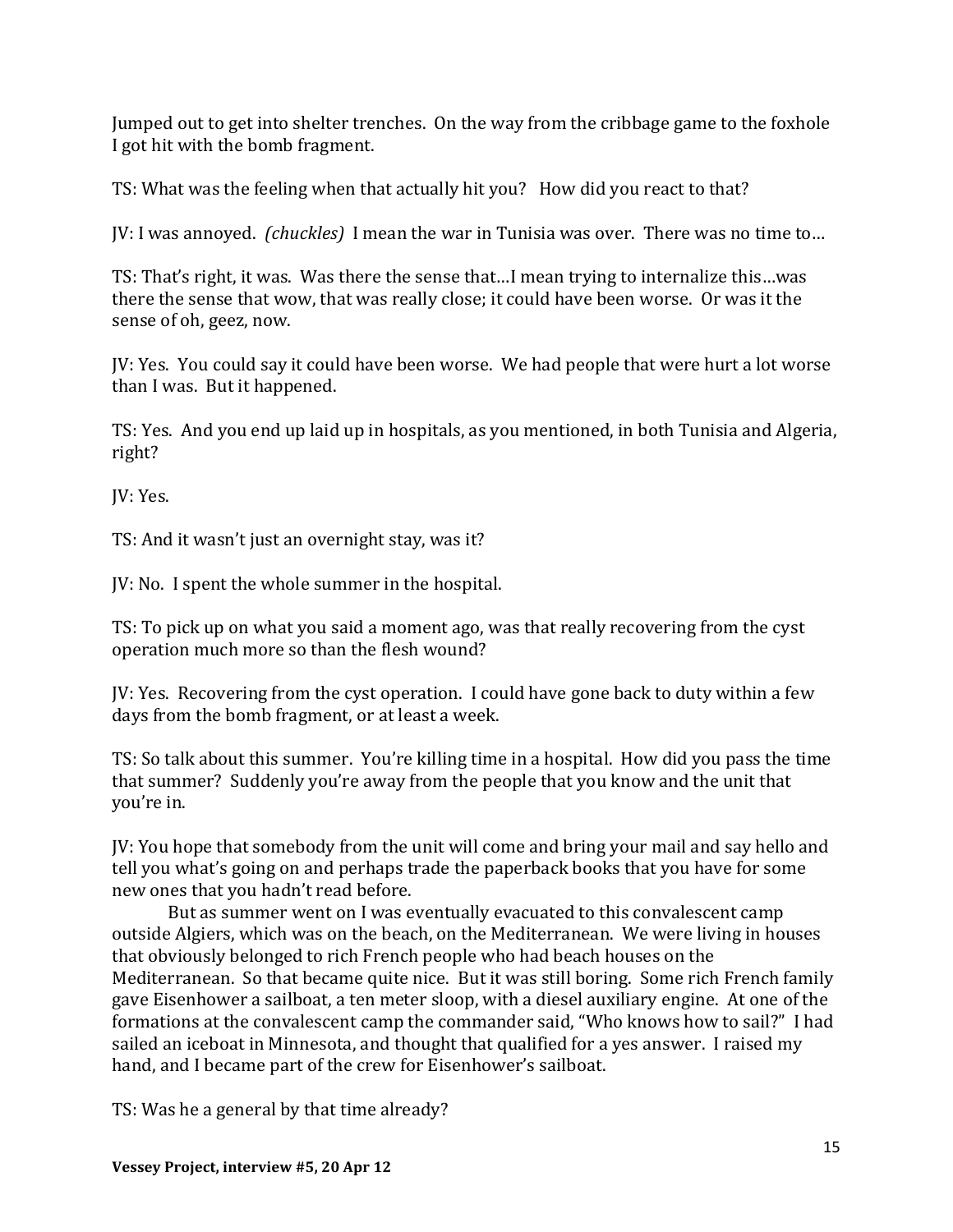JV: Oh, yes. He was the commander.

TS: So you had a chance to actually meet him?

JV: No, I never met him. I had met him once before. Both General Eisenhower and Bradley came to our position the night before Rommel's attack [in February 1943, in Tunisia]. But anyway, fortunately the other person who raised his hand in answer to the question was a lieutenant from Maine who actually was a sailor. He knew how to sail. He was many legs ahead of me. So he and I became the crew on the Eisenhower sailboat. Then we had a set of duties. In the daytime we motored from – the boat was docked in a small harbor at a town called Guyetteville, just outside Algiers – and we would motor down to the convalescent camp and take other soldiers who were in the convalescent camp out fishing in the Mediterranean. And then occasionally at night officers from Eisenhower's staff would come down and look for a boat ride in the Mediterranean, and we did that. All the time keeping an eye out. At night you had to worry about both German airplanes and submarines. In the daytime it was generally considered safe. We didn't go far enough out when we went fishing with the convalescents.

TS: You could have worse duty than that, it sounds like.

JV: Yes. It was quite pleasant, except that by that time people from my outfit would come to Algiers. Our outfit then was stationed in Oran again, and people would come and remind me that, you'd better get back or you're going to lose your job. I couldn't get discharged because my pilonidal cyst wound hadn't healed completely.

TS: It took a long time to repair itself?

JV: In those days they just cut into it and then they wanted it to heal from the inside out. I think they have much a better procedure these days.

TS: So you were waiting. How did you ultimately leave this convalescent camp?

JV: When one of the fellows from our outfit came to visit me he said clearly, "We are going to go someplace fairly soon. Captain Reiser has kept your job open, but if you're not back pretty soon you'll literally miss the boat." So I saw the doc the next day and he said, "No, you're not ready to go." I decided to go anyway, and took the shuttle run into Algiers and bought a train ticket for Algiers to Oran. Rode the train to Oran and got a ride out to the outfit.

TS: Would you like to comment on the legality of that?

JV: It was illegal obviously. I was listed on the Mediterranean Theater's list of deserters for some time, until my battery commander got it straightened out.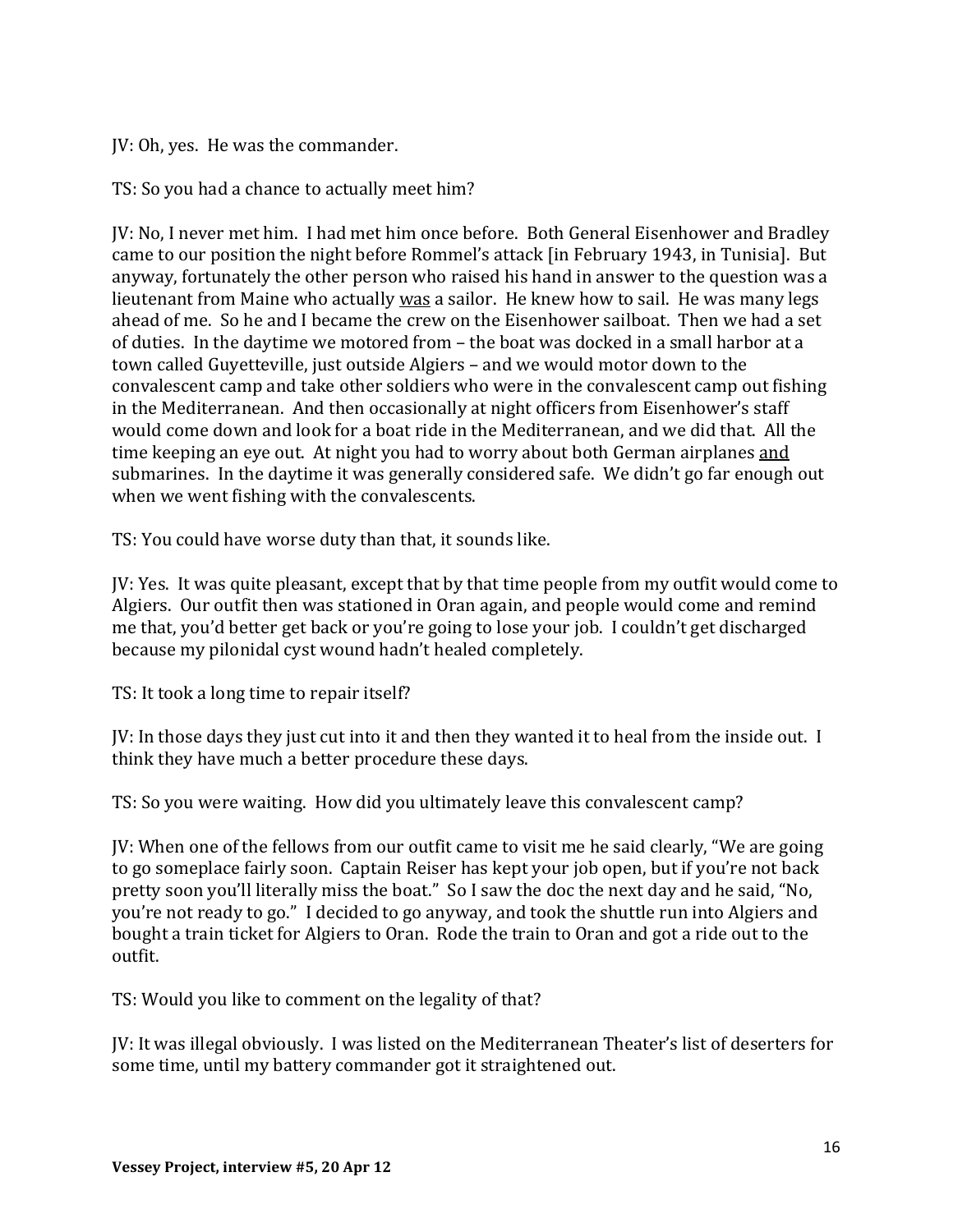TS: So you realized it was either take initiative to go back to your unit or you were going to get left behind.

JV: Right. Right.

TS: And ultimately reassigned somewhere else.

JV: Yes.

TS: Why were you so interested in ensuring you got back to the same unit?

JV: It was a good outfit. I didn't want to wind up a stranger in some other outfit.

TS: Fair enough. The [34th Infantry Division] unit history talks about how your unit embarked at Oran and traveled to Italy. You're embarking on a ship again. This is a number of times; you're getting practiced at this. How was this process changing from the first time you did it? Were we getting better at loading and moving people on board ships?

JV: Yes. But it's still a strange thing to have to do. It's something, doing it once, doing it twice and doing it three times, you have recollection of the lessons that you learned. Of course the circumstances were a little bit different for the arrival at the destination in each case. There was no harbor – we knew when we left that we weren't going into a harbor, that we were going to disembark on boats. DUKWs<sup>9</sup> actually. Two and a half ton trucks that were amphibious that were used there at Salerno.

TS: This ship journey from Oran, when you left Oran on the ship was it clear to you and the other soldiers where you were going?

JV: Once we got on the ship we were told where we were going. But we knew where we were going.

TS: You knew anyway.

JV: Yes.

l

TS: An interesting point about how soldiers get information. Grapevine, rumors: how pervasive is something like that?

JV: We got on, we left Oran about the time the invasion took place at Salerno, and I've forgotten whether it took place just before or just after. But somehow on the ship we knew that the first forces had landed at Salerno. The ship ride was relatively short. We went on

<sup>9</sup> A six-wheel-drive amphibious truck, built by General Motors and used throughout the war.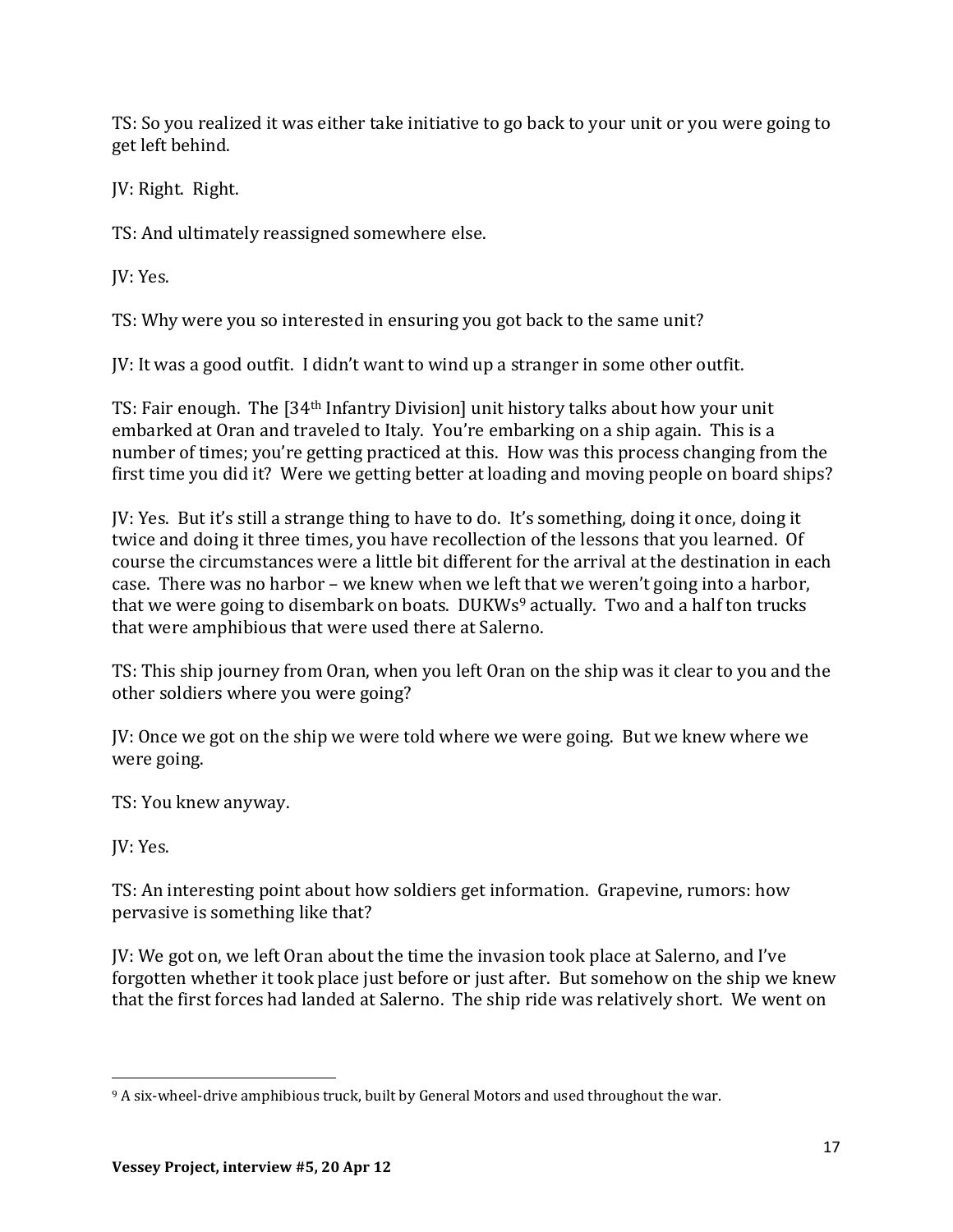an old British trooper. The name of the ship was the *Empire Trooper.<sup>10</sup>* We were considerably more cramped than we had been on either the trip to North Ireland or the trip to the British Isles to North Africa. The food was okay, but the bread had little specks in it. Most of the soldiers thought it was some sort of a seed to help flavor the bread. Unfortunately some soldier got to inspecting the seeds a little more closely and found out that the seeds had wings and feet. *(chuckles)* So the medics condemned the flour and that was the end of the bread on the ship. The only fellow who was really endangered was the smart aleck that found the wings and the feet.

TS: I suppose. That was the end of the bread, right?

JV: Right.

TS: You mentioned this landing at Salerno was not going to be a harbor and harbor cranes moving your stuff. How do you remember the landing at Salerno?

JV: Getting into the DUKW and riding to the shore.

TS: That process…I mean that sounds simple, but it's logistically a pretty serious operation.

JV: Yes. It's not easy.

TS: Being in one of these amphibious DUKWs, describe that because most of us haven't been in one of those before.

JV: When you think of ducks you think of ducks on a pond and that's about the way the amphibious DUKW was fit for a pond, but not really for travel over from the ocean liner to the shore. Up and down and wet.

TS: How many men on board one of these things?

JV: I don't know. Probably fifteen.

TS: Did the Germans know you were coming?

JV: I'm sure. It was a big invasion and the Germans had opposed the landing at Salerno, almost successfully. Surely they knew that reinforcements would continue to come. Yes, they knew we were coming. Of course air cover was very important, and we had good air cover. German planes would show up, but it didn't interfere with the landing, at least when we landed there.

TS: Right. The reinforcements that you were part of.

l

<sup>10</sup> Ocean liner, built 1922 and used from 1940 as troop transport.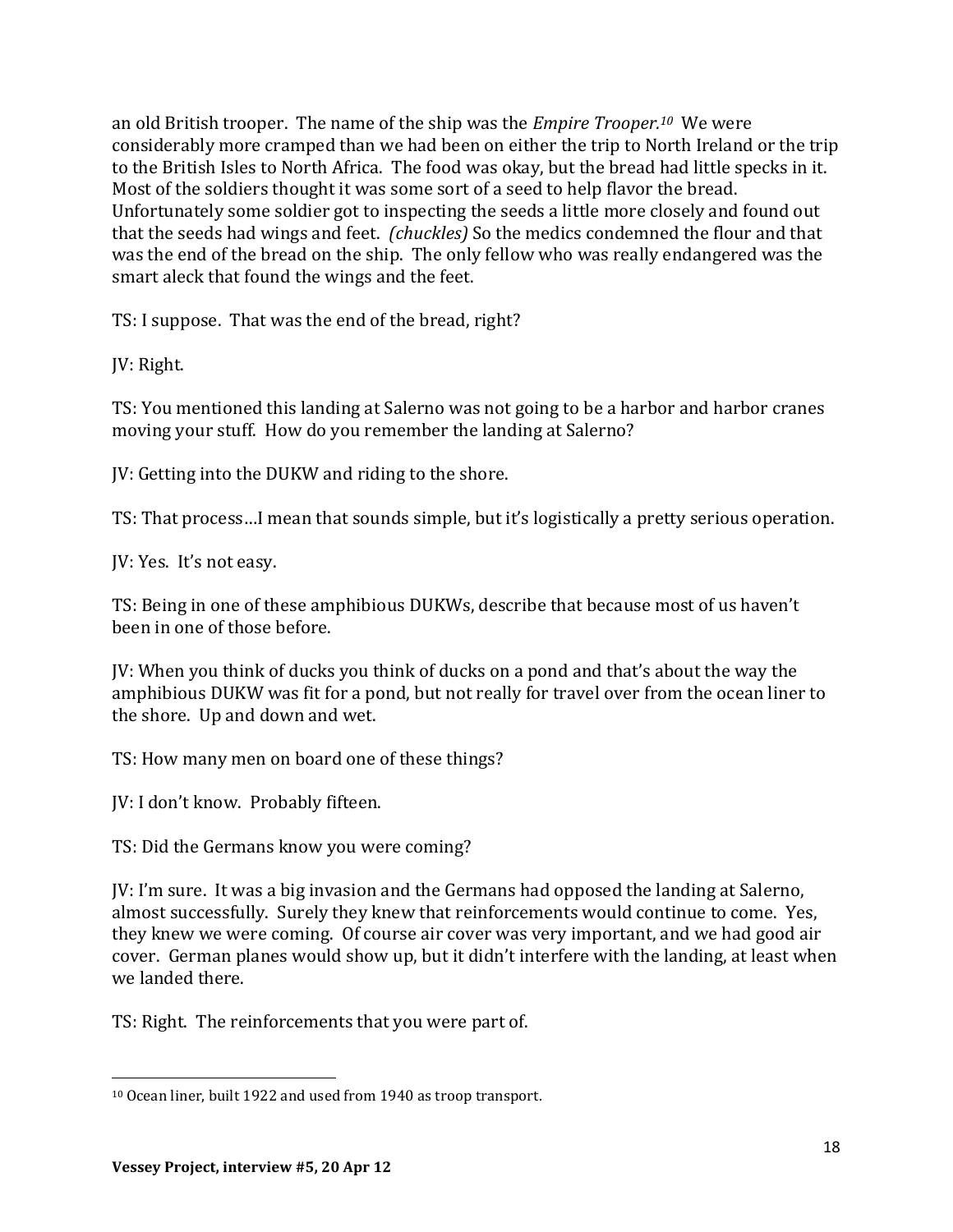JV: Yes.

TS: Did you as the reinforcements come under any fire at all while you were moving from the ships to the beach?

JV: No, not moving from the ships to the beach. We did not come under fire. Once we got on land we were under fire fairly quickly.

TS: Describe the scene when you arrive on shore, because again you're not the first troops arriving there. What did it look like when you got there?

JV: You didn't have to get far from the beach to find evidence of the fight that had taken place. In fact the 36th Division, the Texas National Guard Division that made the invasion over the land that we landed on, had been reinforced by one of our artillery battalions, which by many was credited with saving the beachhead by stopping the German tank attack which got very close to the beach. So the evidence of knocked out German tanks and so forth was easy to see. Of course at that time we're busy. We're trying to get connected with our equipment and get it – none of which was easy. So I didn't take any mental pictures of the scene.

TS: But there was clearly evidence of engagements that had just happened right there.

JV: Yes. A big fight had just taken place. In fact it was one of those where you could still smell it.

TS: As you land individually, what is your initial responsibility or set of responsibilities? What do you have to do?

JV: Get the battery together and get it hooked up with its equipment and get ready to move on out to the fight.

TS: Did your equipment land with you?

JV: Yes.

TS: So it's a matter of finding all the pieces and arranging them, almost puzzle-like.

JV: Right.

TS: Were you satisfied with what you found and how much you found, and were things the way you expected them to be?

JV: Yes. We knew the loading plan, and got our stuff. For me there was a question of the motorcycle. During the course of the Tunisian Campaign our equipment authorization changed a number of times, the number of trucks and Jeeps and so forth that we in the division artillery headquarters battery had. In fact the whole outfit had changed as they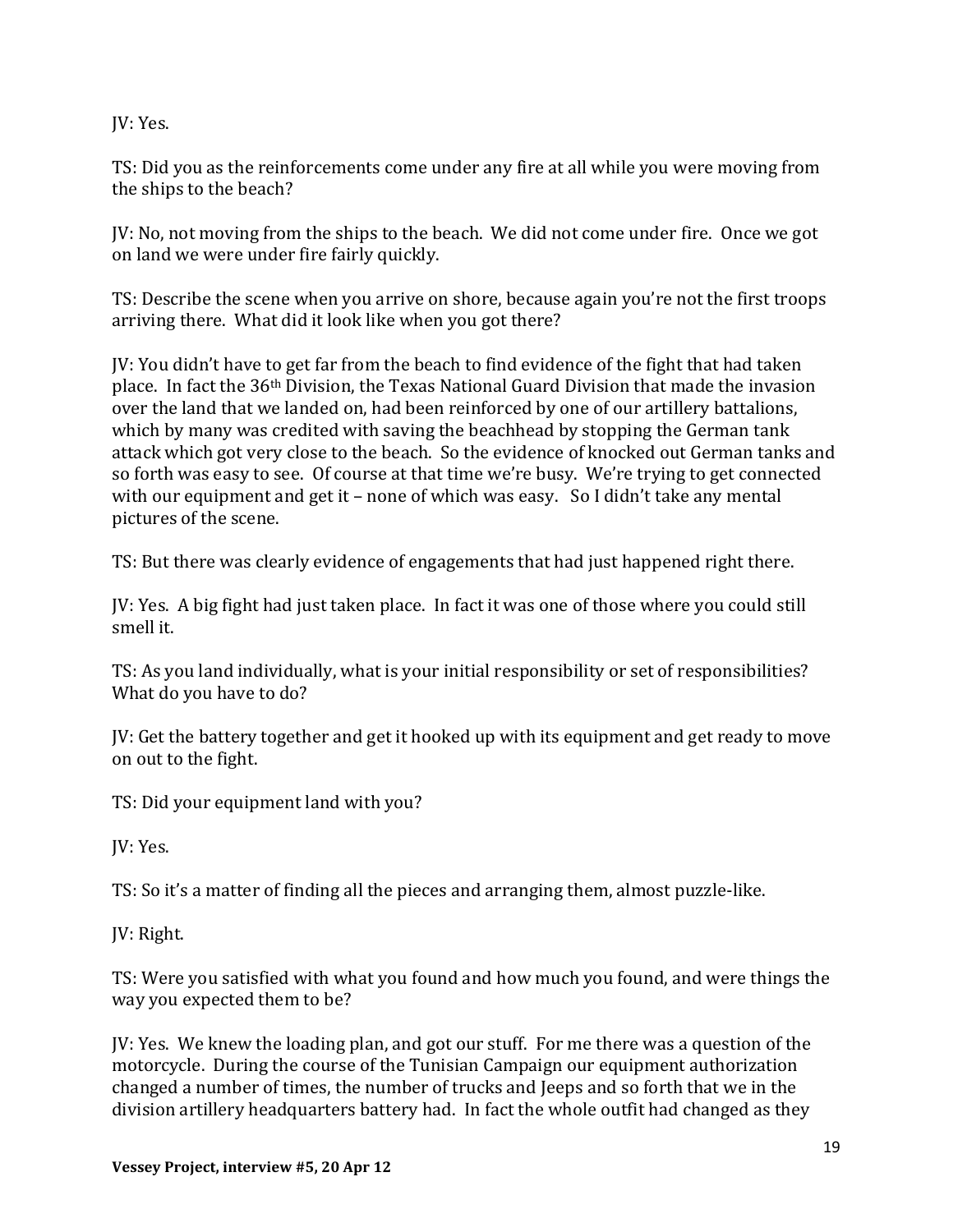changed the tables of organization and equipment in the United States. So we were constantly adding or subtracting trucks and vehicles of some kind. We had kept one motorcycle, and the motorcycles were supposed to have been turned in during the Tunisian Campaign. But the first sergeant didn't have any place to ride. There was no designated spot for him. He didn't have a Jeep. So I kept the motorcycle and used it as my transportation. Captain Reiser wanted us to get rid of the motorcycle before we went to Italy. But by the time I got back the troops had already loaded most of the equipment, by the time I got back to the battery. Blessedly or maybe as a curse they had loaded the motorcycle, despite what Captain Reiser had wanted done. So the motorcycle arrived in Italy much to the consternation of Captain Reiser and to my delight, because I did have a ride.

TS: Did you find a use for that? Seriously.

JV: I rode it through the Tunisian Campaign and for the first month or so of the Italian Campaign.

TS: What finally happened to the motorcycle?

JV: We got moved across the front. The division did. Near Benevento.11 We got moved across the front at Benevento. The Germans had knocked out – as we discussed earlier – every single bridge in Italy, and of course all of this travel was nighttime travel, blackout. Through these fords that you had to go through, bridge bypass. If you want to spend a difficult night, get on a motorcycle and have to go down steep hills and through three or four feet of water with the motorcycle and up a steep hill on the other side.

TS: With no lights.

l

JV: Right. *(chuckles)* In blackout conditions. So I voluntarily got rid of the motorcycle. I was going to load it on a truck that night and Captain Reiser said, "You brought that thing here, *(chuckles)* you're going to ride it." He said that sort of half-jokingly but…

TS: Half-jokingly you said.

On that happy note, why don't we call a halt here? Next time we'll pick up with a look at the tactical situation at Salerno and kind of move across the Volturno River, which happened three times – yes, three crossings. So I'll turn the machine off here.

## **END OF INTERVIEW**

<sup>&</sup>lt;sup>11</sup> City located 30 miles northeast of Naples.